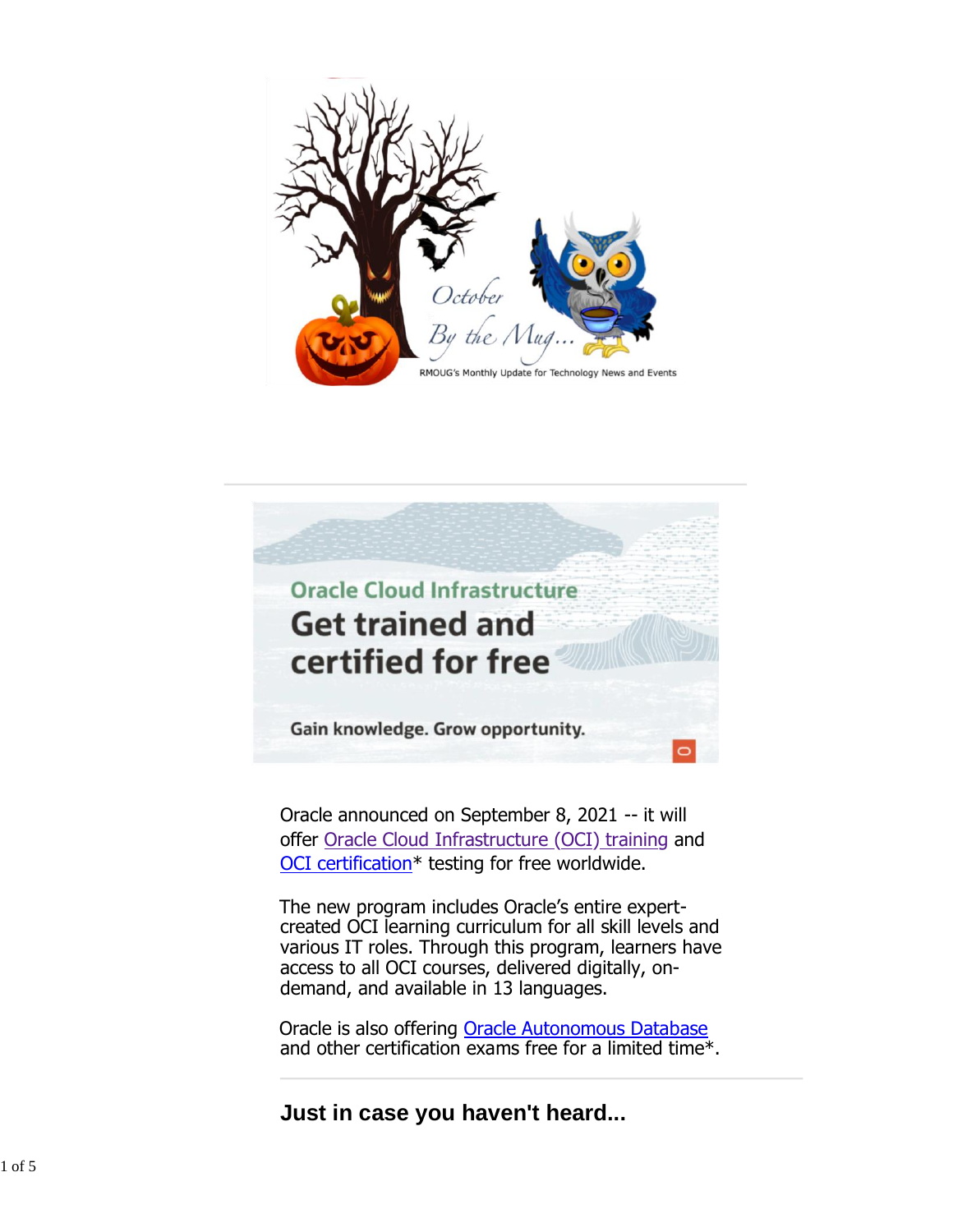



*Enhance your career and those of your peers by helping RMOUG to shape the program for Training Days 2022.*

> *Volunteer Today! Be part of the Abstract Review Team...*

*Provide scores and comments about the premier technical sessions submitted that will be used to help select the sessions featured at our conference.*

*Additionally, this is a great opportunity to expand your network and learn more about your peers. Send your email to trainingdaydir@rmoug.org and have your voice be heard.*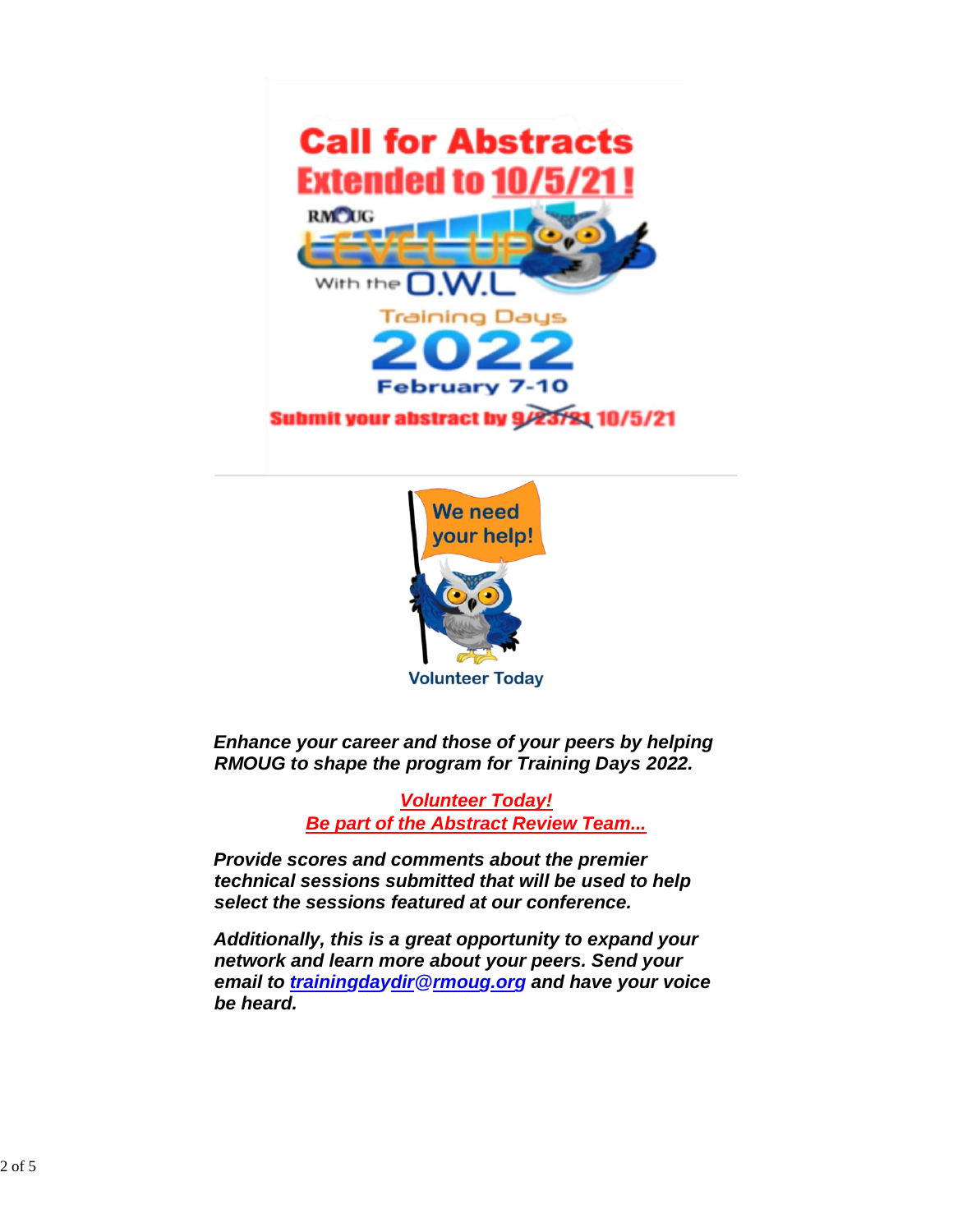





This is your opportunity to learn about Oracle's latest innovations, how you can put them to work, and get started on your data-driven organization, and interact with the Oracle Database development team.

Sessions and hands-on labs will include topics such as Autonomous Data Warehouse and Data Lake, Exadata Cloud@Customer, Kubernetes and microservices, Machine Learning, Database 21c, Autonomous JSON Database, APEX low code development, Blockchain, MySQL HeatWave and Autopilot, and more.

## **Download session guides by specialty**

- [Database Administrator \(PDF\)](https://www.oracle.com/a/ocom/docs/odbw-database-administrator-agenda.pdf)
- [Enterprise Architect \(PDF\)](https://www.oracle.com/a/ocom/docs/odbw-enterprise-architect-agenda.pdf)
- [Developer \(PDF\)](https://www.oracle.com/a/ocom/docs/odbw-developer-agenda.pdf)
- [Data Analyst \(PDF\)](https://www.oracle.com/a/ocom/docs/odbw-data-analyst-agenda.pdf)
- [Information Technology](https://www.oracle.com/a/ocom/docs/odbw-information-technology-agenda.pdf) [\(PDF\)](https://www.oracle.com/a/ocom/docs/odbw-information-technology-agenda.pdf)
- [Executive \(PDF\)](https://www.oracle.com/a/ocom/docs/odbw-executive-agenda.pdf)

## **Date: October 26 - 27, 2021**

**Time:** 11:00 a.m. ET/ 9:00 a.m. MDT

[Click Here to register](https://www.oracle.com/database/database-world/event/?source=%3Aem%3Aeo%3Aie%3Apt%3A%3A%3ARC_WWMK210812P00089%3ASEV400186106&elq_mid=203505&sh=1426091826081015163527252934&cmid=WWMK210812P00089) and learn about the benefits of Oracle's latest database technologies through interactive sessions, hands-on labs and conversations with the Oracle Database development team